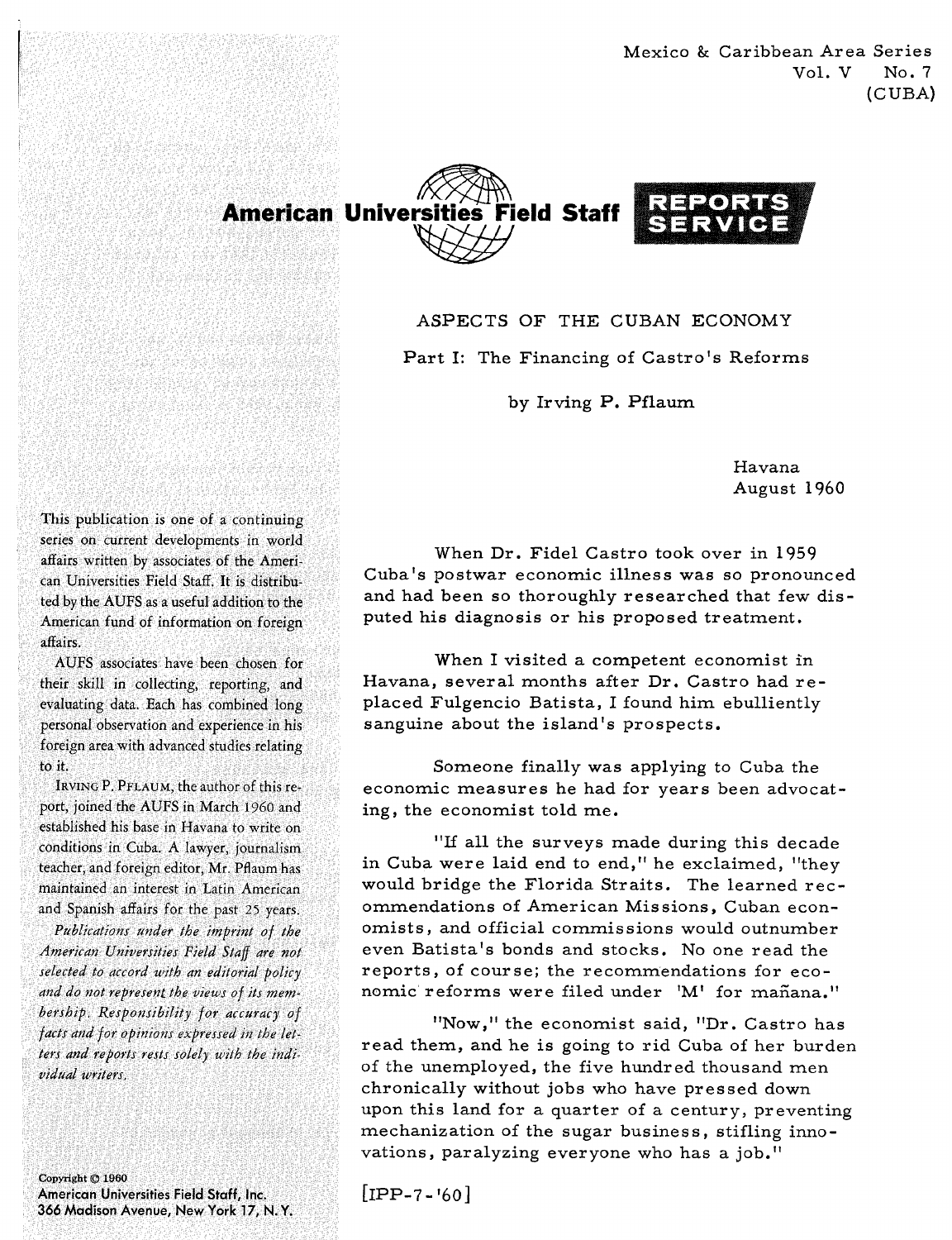This enthusiasm for the program Castro had announced was notable in coming, not from a Cuban flushed with victory over Batista, but from a man in the upper echelon of the United States Foreign Service. Castro, he said, would show Cuba how to feed its own people, an easy task when properly approached. Castro was collecting taxes, had stopped corruption, would choke off the flight of capital, would stop the flood of luxury imports that the islands could ill afford. Before he was through, Castro would make the island the economic paradise it should be.

He, like many others who knew Cuba well, had been dismayed to see its economy faltering along year after year under its hopeless load of an unemployed or underemployed labor force, an oppressive overhead of machinery and trained manpower used for only a few months each year, and a deadening habitual dishonesty in both government and business.

Nearly a decade earlier, Mr. Francis Adams Truslow had brought to Cuba an economic and technical mission sponsored by the International Bank for Reconstruction and Development. He had found that:

". . . the relatively static character of the Cuban economy is evidently not due to a lack of physical and human resources or - -in recent year s--of financial potential. It does not appear to be entirely due to the dominance of sugar  $\dots$ .

"Its causes must be sought among prevailing attitudes of the Cuban people and the conduct of their institutions. . . . **<sup>A</sup>** progressive outlook and effectively organized human effort are needed and, without them, an advancing economy cannot develop.

"It was apparent to the Mission that unconstructive attitudes, which appear to be common in Cuba, are among the chief obstacles to economic progress.''

In 1959 my friend in the United States Embassy felt that Castro was doing for Cuba what had long needed doing. He was supplying a new progress ive outlook; he was effectively organizing a full-scale human effort; he was supplying Cuba's fir st completely honest administration in half a century, he was revolutionizing the basic attitudes of the Cuban people and the conduct of their institutions.

**A** year later I called on the same economist-diplomat in Havana. I found him, harassed by the problems of deteriorating Cuban-United States relations, no longer excited by the promise of the Revolution.

"And how goes the Revolution?" I asked.

Remembering our conversation a year earlier, he managed a smile.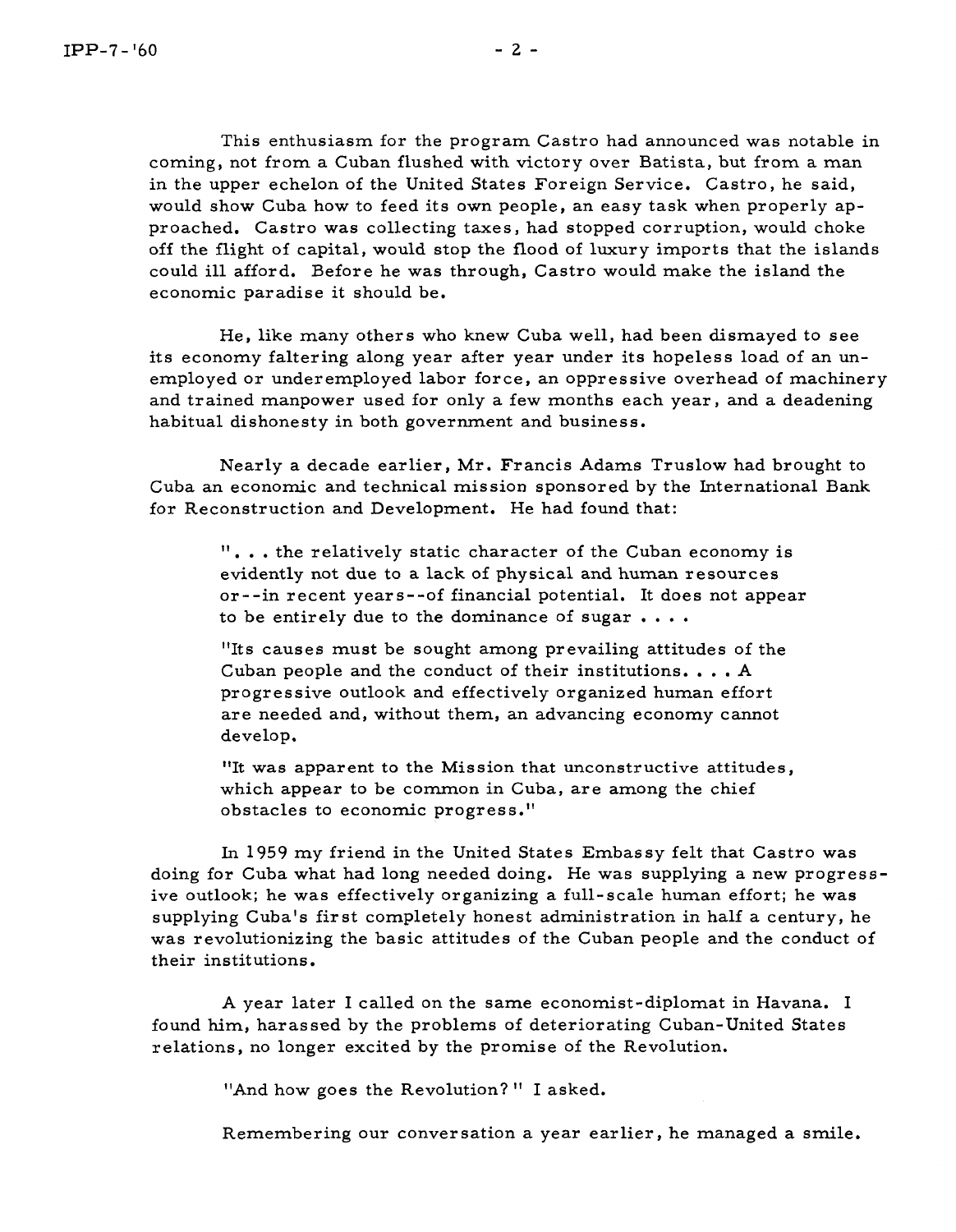"After making a brilliant start," he said, "the track became a little muddy, the Revolution took a wrong turn and, I'm afraid, has bogged down."

He looked at some reports on his desk.

"And they switched jockeys in the middle of the race," he added.

After another six months had passed I had dinner in Havana with him. By then, Communist technicians from Europe were active in areas of Cuban life once dominated by North Americans. Soviet petroleum was flowing through American refineries. Government administrators and the National Institute for Agrarian Reform (INRA) were operating Cuban and former American enterprises of all kinds. Land had been nationalized.

"Was this," I asked, "what the economic doctors had ordered 'to make Cuba the paradise it ought to be? '"

"Well, in a way, something like this had to happen," the diplomateconomist declared. He talked at length about Castro's program, I am indebted to him for much of the following analysis of Cuba's economic revolution.

Without the base of material and human assets inherited from the long United States involvement in Cuba, Castro could not have started in 1959 to build a revolutionary economy. Without that base he could not have undertaken his tax-reform and rent-reform programs, the low-cost housing projects, the programs for new roads, schools, hospitals, and recreational centers with which he has won the gratitude and loyalty of many Cubans.<sup>1</sup>

Castro started, in short, with a going economic machine, a thick cushion of supplies, a large pool of trained Cubans, and numerous lines of credit in the United States and Europe. All these were ready to be used by the Castro revolutionaries, and use them they did.

It took a long time for many United States and European sources of credit to reach the state of hopelessness in which they realized that new credit advances would not salvage those accounts already outstanding.<sup>2</sup> Along with the good, however, Castro inherited the chronic weaknesses that Cuban society had developed under American hegemony.

<sup>1</sup> A survey of the "Attitudes of the Cuban People Toward the Castro Regime" in April and early May 1960 by a Cuban research organization supervised by the Institute for International Social Research, Princeton, N,J., indicated that 80 per cent of the Cuban people in Havana and adjacent semiurban areas were satisfied with the situation in Castro Cuba at that time. The best aspects of the New Cuba, in the view of those interviewed, were these programs and governmental honesty. Even self-proclaimed counterrevolutionaries praised some of these achievements. The survey uncovered attitudes corresponding to those found by this writer in numerous interviews.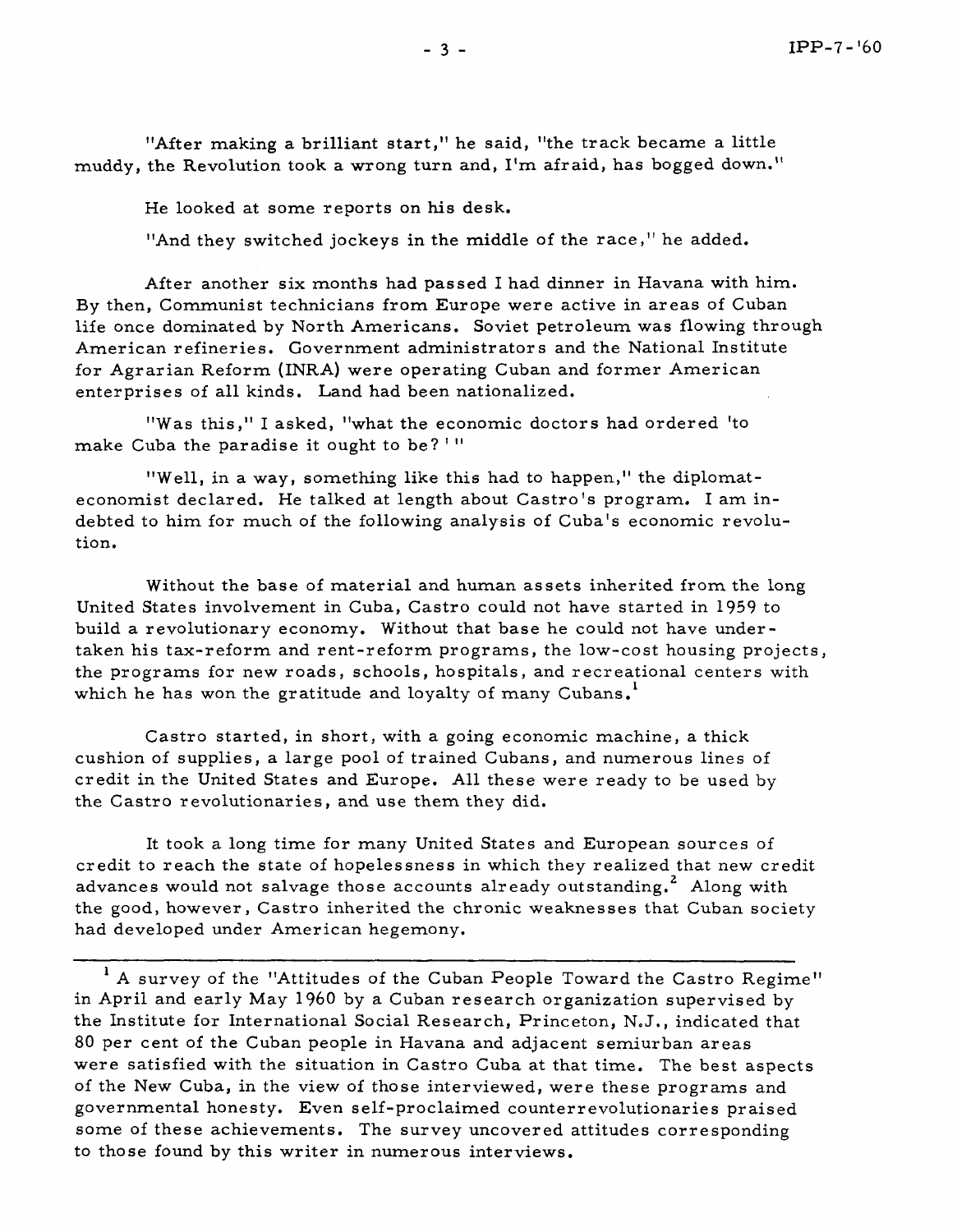In the economic sphere these included the sugar industry's exceptionally heavy overhead of underutilized equipment and labor. The 161 mills work only a few months of each year. Annually there is a dead season extending through the summer, when the mills and related facilities serving the sugar industry--railways, highways, and ports--are either unused or grossly underused, and when the labor force of the industry is reduced to a tiny fraction, mainly retainers. During the long slack period sugar workers either take part-time jobs or scratch out an existence on credit and subsistence farming. Many just subsist and suffer.

The sugar industry also burdens Cuba's economy with the uncertainties that spring from reliance on one main export crop.. **If** the demand and the price for sugar in the world is favorable, the Cuban economy looks pretty good. If the demand and price for sugar in the world goes down, the Cuban economy bogs down.

When the sugar industry is flourishing, it nourishes the Cuban economy, since it is the largest single source of tax revenue and its labor force is large. At the same time the numerous enterprises serving the sugar industry prosper to the further advantage of the entire economy.

Sugar and its by-products account for more than 80 per cent of all Cuba's exports. Exports in turn provide nearly 40 per cent of Cuba's national income. Thus almost all the activities of the island are meshed into its export economy.

Of a total national income just short of *2* billion pesos annually (prior to the Castro take-over) more than 650 million pesos came from the sugar industry.

Although in times of prosperity the sugar industry provided a better living for Cubans, the "good times" that resulted were decidedly relative. The 1951 report of the International Bank for Reconstruction and Development said: "The last important period of growth in the nation's capacity to

**<sup>2</sup>**The experience of one United States machinery manufacturer exporting to Cuba is typical. He was owed \$6,000 for a shipment made in 1959; the Cuban purchaser had made peso payment to his bank in Havana as soon as the machinery had been delivered. But the Castro Government refused to release the dollar exchange. When he received an order in 1960 from the Cuban firm for a new shipment worth \$6,000, the manufacturer told his agent he would extend the usual 90-day credit if he were paid for the 1959 sale. Even though the payment did not come through he made the second shipment, thus extending the credit to \$12,000.

From time to time the Cuban Government released dollars, thereby maintaining some confidence among scores of United States companies whose credit arrangements with Cuban customers had been excellent before 1959.

For a summary of United States-Cuban trade and its place in the foreign trade of Cuba, see Table I and Appendix I.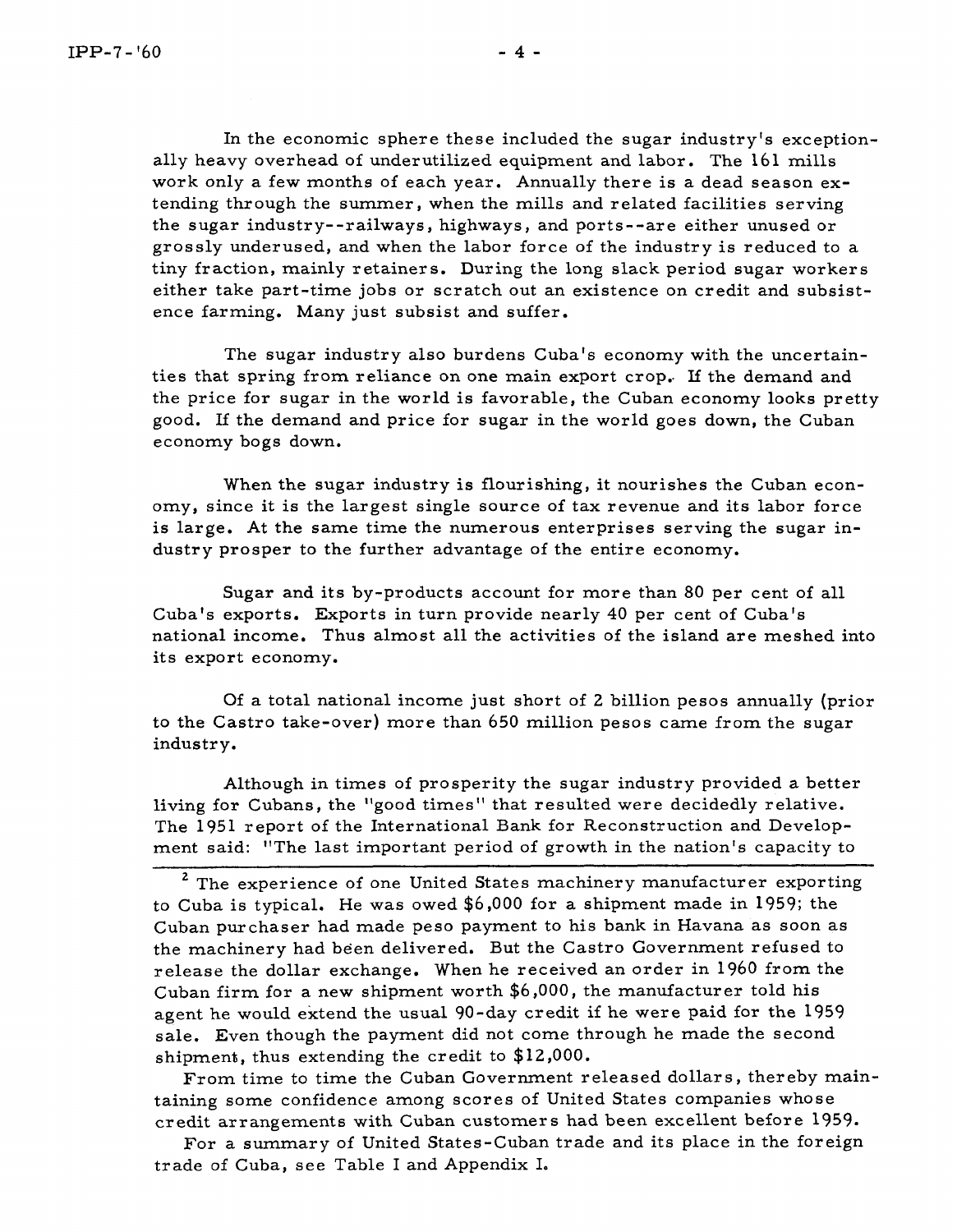produce- -and hence in the living standards of its people- - seems to have come to an end some 25 years ago. There is chronic unemployment even in good times . . . and because Cuba's main product is extremely seasonal, a large part of her labor force and of her capital equipment is unemployed for much of each year  $\dots$ . The insecurities of the Cuban economy  $\dots$  encourage a 'master' vicious circle. Important economic groups . . . think primarily in defensive terms--to freeze the existing situations rather than to help to create a better one. They tend to preserve or create unnecessary work; to think fir st of the disturbing effects of an improved method or a new machine rather than of the long-run gains from greater productivity  $\dots$ . The accent is on preserving the status quo and on regulating the division of a fixed national product rather than on innovation to enlarge the total product."

A later study issued by the Banco Nacional de Cuba in 1956 indicated that the conditions described by the International Bank persisted. The study found that in the years from 1947 to 1954 the Cuban standard of living had failed to rise. Even during the 1951-52 boomlet occasioned by the conflict in Korea Cuba's gross national product increased only enough to permit a two percent rise in the standard of living over the 1947 level.

With the sugar industry determing the state of the entire economy, and in turn being controlled by foreign buyers and world market conditions, every Cuban Government has been at the mercy of uncontrollable forces. The wars of the 20th century, for instance, helped Cuba; the world depression of the 1930's brought near-starvation to millions of Cubans; a poor sugar harvest somewhere else in the world benefits Cuba; a good one hurts. An American tariff, a shift in Cuba's share of the American market, are reflected immediately in Cuba.

The solution, as everyone has observed for generations, is much greater diversity of production and less dependence on imported essentials. That is, without reducing sugar production, the Cubans needed to increase the production of other things both for export and domestic consumption. A primary need was for domestic production that would displace imports that were costly in foreign exchange.

It was on this problem that Castro focused a major part of his program during the first year or so of his regime, when Communist-bloc assistance was negligible.

Where could the Castro regime find the material and human resources for his vast economic and social program that included public works projects ranging from road building to school construction.

The answer is that, despite its deficiencies, the Cuban economy had expanded enormously in the years that it had been dominated by United States interests. Hardly a major source of material wealth exists in Cuba that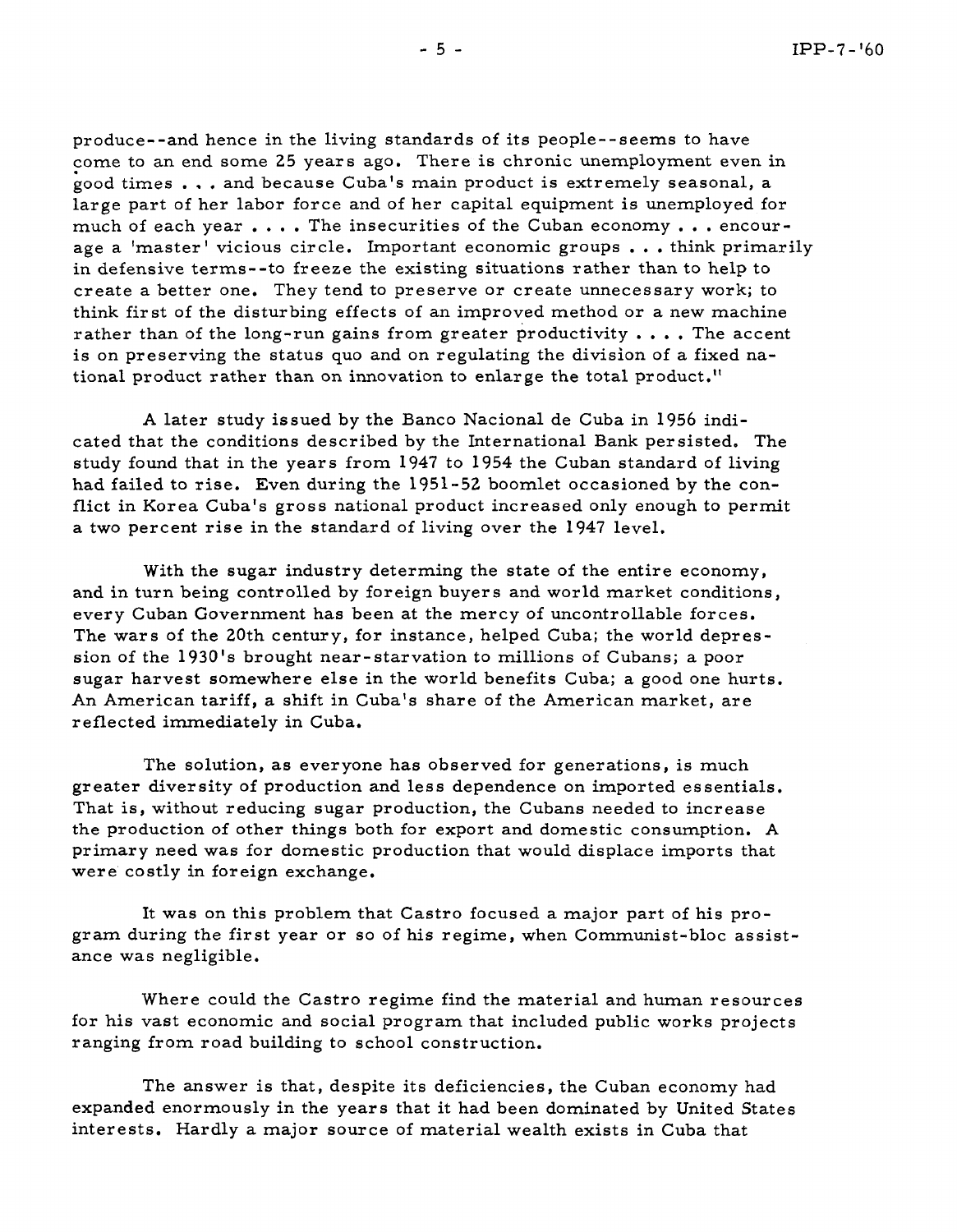cannot be traced to a United States source for its initial capital and for the skills required in its development.

Before 1900 a population of 1.5 million Cubans was sustained by income from sugar, tobacco, cattle, coffee, a few mines, and many small farms. The economy, as it developed in the 20th century, eventually supported a population of some six millions. The resources which the Castro regime had at hand in 1959 included:

The world's largest industry for the production and export of sugar cane, with 161 operating mills, among them the world's largest, staffed with experts and employing skilled labor of ample supply.

A tobacco farming industry producing superior cigars for the world market.

An extensive livestock industry raising close to five million cattle, many of high quality, on modern, well-kept ranches.

A valuable mining industry and mineral potential.

Three substantial petroleum refineries and distribution systems.

One of the best communications systems in Latin America- highways, railways, and telephone, radio and television installations.

A developed electric power system.

Among the highest per -capita national incomes in Latin America with proportionately high ownership of automobiles, trucks, radios, television sets, etc.

A number of well-developed ports for overseas trade.

Modern factories for textiles, auto tires, shoes, beverages and other products.

An expanding system of modern hotels and restaurants for foreign tourists.

A highly developed banking system, including chains of United States and Canadian banks operated largely by Cubans.

A trained corps of Cuban technicians, distributors and maintenance personnel handling modern machinery installed in Cuba.

Established lines of credit tied to the export trade in sugar.

The line of credit listed as the last item above was used by the Castro Government to finance the imports it needed for its broad program of social improvement.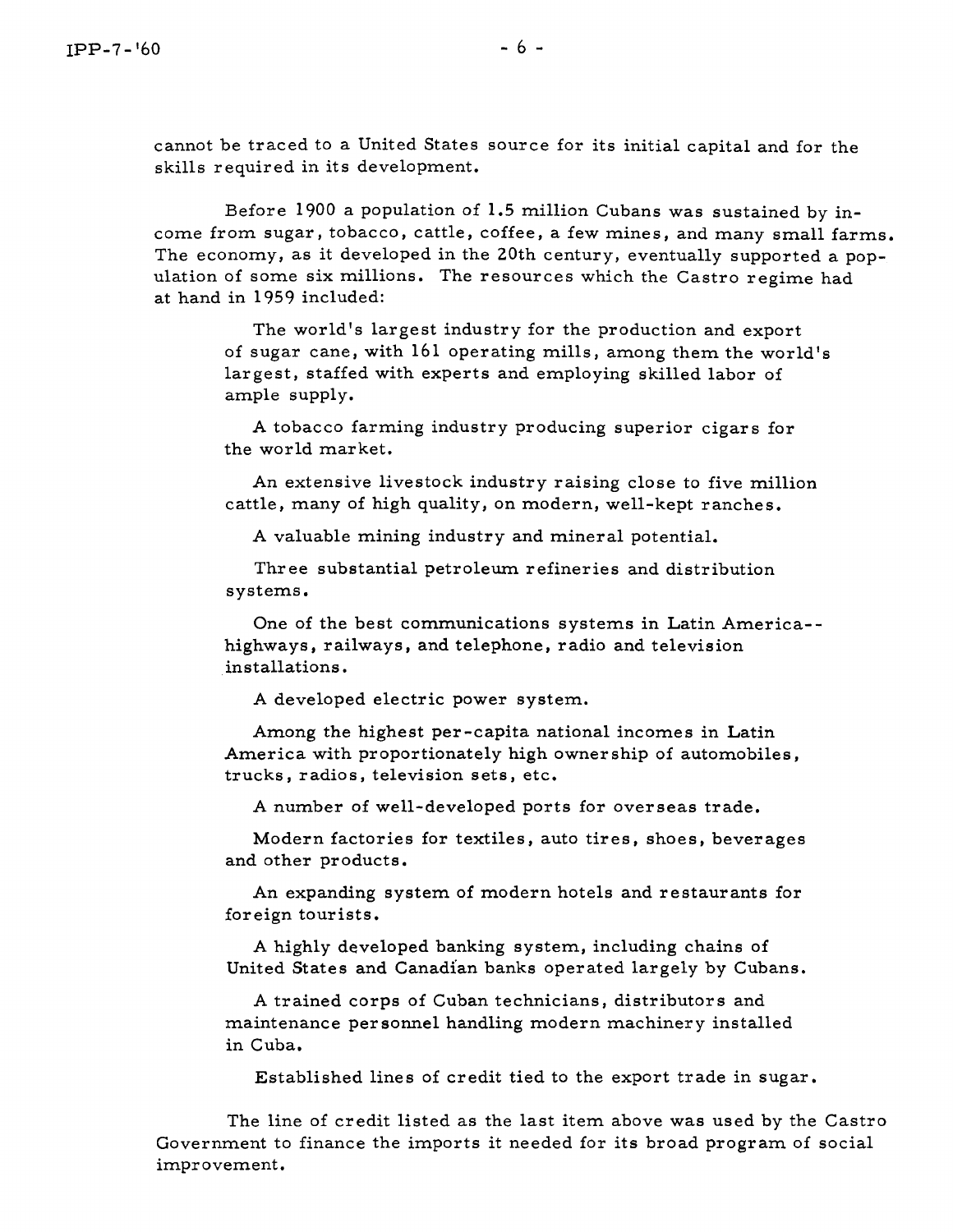Although new credits from the Soviet-Red Chinese bloc were in the offing, they had not been implemented as recently as August 1960,

The fact is United States citizens and corporations by mid-1960 had extended credits to Cuba totaling almost twice the amount the Soviet Union had agreed to make available to Castro.

A Soviet credit of \$100,000,000 was extended at a time when United States interests were owed approximately \$180,000,000 for goods shipped and services rendered to Cuban customers after Castro took over. Dollar payment was blocked by the Castro Government, which in effect thus financed it self through forced loans from United States citizens and corporations. The amount included about \$60,000,000 due for petroleum imported into Cuba by two American and one British-Dutch refinery from their Venezuelan subsidiary producing companies.

While it held these sizeable amounts of foreign exchange, the Castro Government went on to expropriate the enterprises and land it needed to go ahead with a program looking toward socialism. **<sup>3</sup>**

Castro's initial success therefore was based on the capitalistic economy he inherited from its Cuban-American creators, with its backlog of credit, inventory, skills, and trade relations, all established in Cuba under American hegemony.

During the first year of the Castro regime there was no major change in the well-established pattern of Cuban-American trade except a managed reduction by the Cuban government of imports of specified American goods such as cigarettes, razor blades, expensive motor cars, and certain other "luxuries" in the electronic and gadget categories, At least partially balancing this reduction was an increase of imports in a few categories. Meanwhile Cuban exports to the United States continued. The United States bought and paid for in 1959 the usual amount of Cuban sugar at the usual bonus prices. Most other Cuban products which customarily find a market on the mainland moved there although in reduced volume. (See Table I on page 10 for Cuban foreign trade figures .)

Cuban foodstuffs continued to move to the United States, although most were marketed by the National Institute for Agrarian Reform (INRA), a Government agency, rather than by private interests. The INRA exports

**<sup>3</sup>**The trend of the revolutionary program has made it evident that socialism is the goal of the ruling clique in Cuba and that it was approaching this goal in mid-1960 as rapidly as circumstances would permit. It is uncertain what proportion of the Cuban electorate approves the goal because Castro has not permitted the issue to be put to a vote.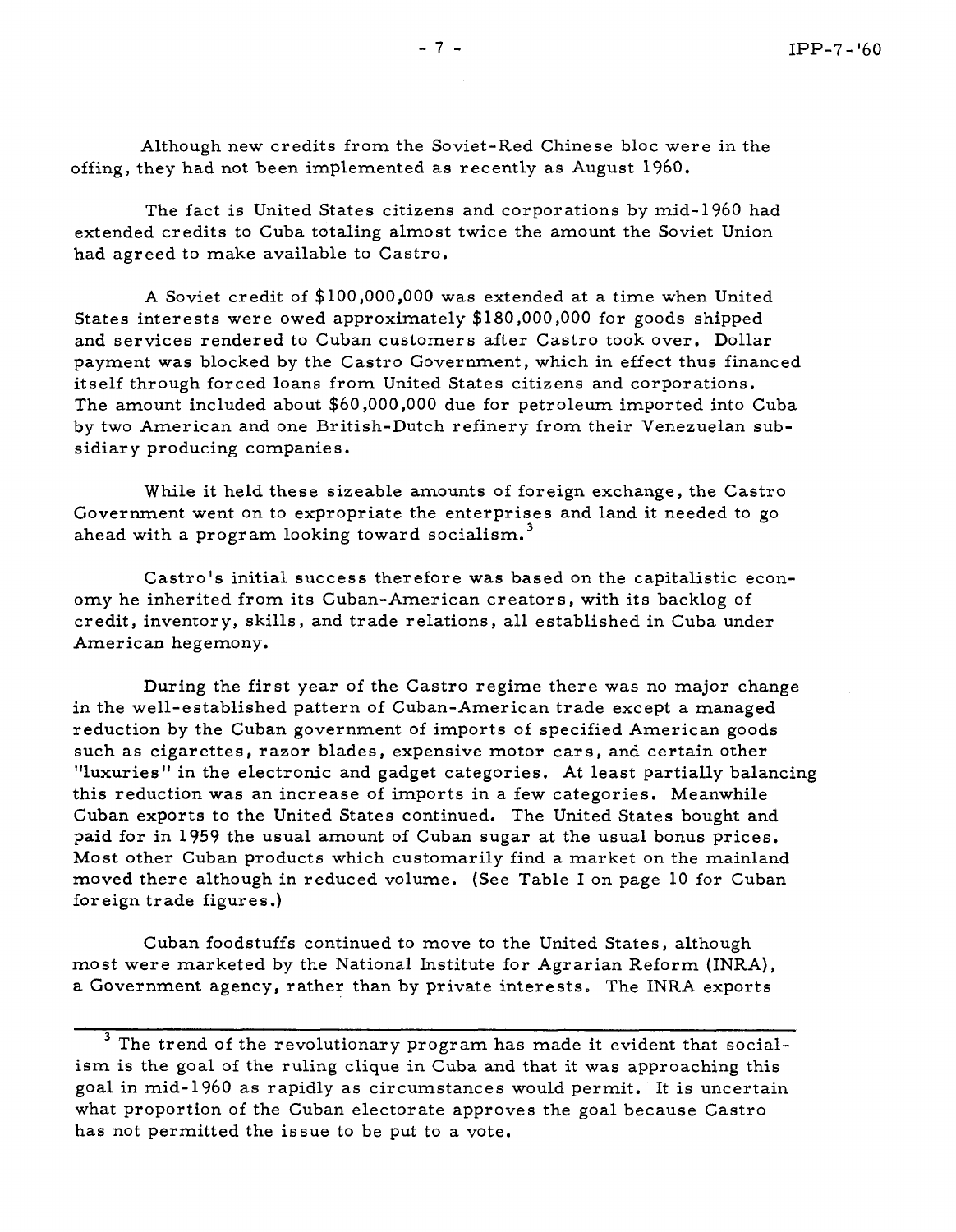had been harvested from intervened or expropriated lands, some of which belonged to United States citizens. Some of the produce marketed by INRA had actually been grown by the owners of land that had been acquired by INRA. From the point of view of dispossessed landowners, INRA was marketing stolen goods. The United States Government, however, did not interfere with such trade or with the transfer to the Banco Nacional de Cuba of the dollar belonged to United States citizens. Some of the produce marketed by INR.<br>had actually been grown by the owners of land that had been acquired by I<br>From the point of view of dispossessed landowners, INRA was marketing<br>stole 1959-60 season exceeded \$400,000.

Meanwhile, Cuba's new trade conquests were insignificant; no new credit sources were active; no international loans were sought or offered; no capital investments of importance were made in Cuba,

Clearly Castro's accomplishments during the first year of his rule depended on Cuba's already existing resources. His dollar income came from an established foreign trade, preponderantly North American, and from forced loans mainly from North Americans who weren't being paid for current sales and services. He effected savings of dollars by curtailing some kinds of United States imports (savings largely offset by new kinds of United States imports and offset also by the losses in income from tourism- which in turn, however, was somewhat balanced by a curtailed Cuban tourism in the United States).

The so-called early triumphs of the revolution, therefore, could be labeled "Made in the U.S.A."

Conversely, if there actually had been "economic agression" by the United States during the first year or so of the Revolution, Castro's program might have been less successful. An effective ban on United States credits and a drastic reduction of the 1959 sugar quota would have been a blow to Castro's methods of financing his reforms. Nevertheless, a major part of Castro's revolutionary program still could have been started. In effectively reorganizing Cuba's material and human resources Castro needed as much credit and as many trade dollars as he could get from the United States. But a more modest reorganization could have been accomplished with less credit and fewer dollars. And, deprived of American sources of income, he might have looked earlier to Soviet-bloc assistance.

Castro's program in 1959 and well into 1960 was to convert and consume the wealth he had found in Cuba. He was redistributing and dividing Cuba's national product rather than enlarging the total product. No important productive capacity was added.

The program brought grave dislocations within the economy and some telling mistakes and losses. There was some additional diver sification of crops, with perhaps more rice grown than before, more hogs imported and less lard; but also there were crops spoiled and wasted, there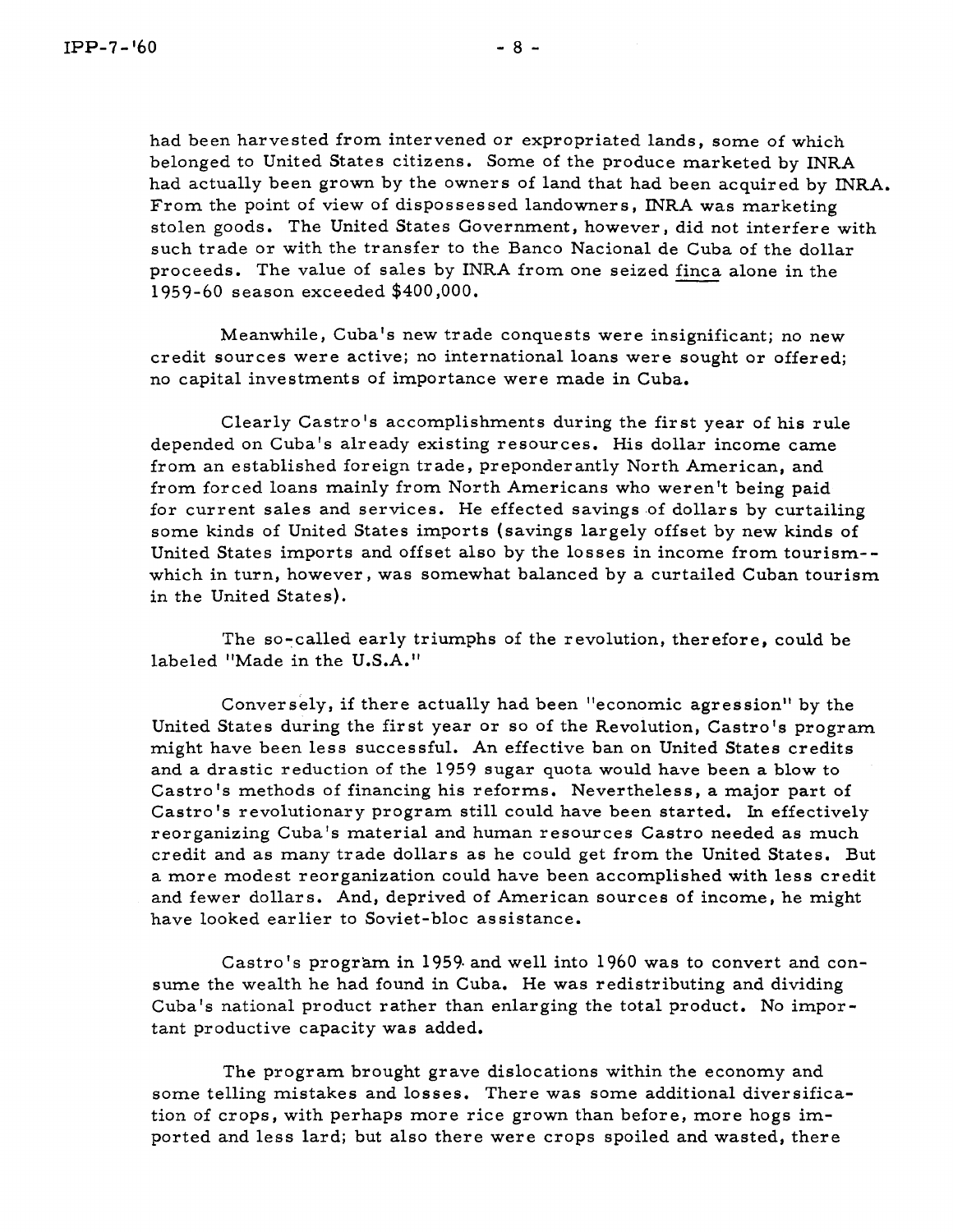were cattle unnecessarily dispersed and poorly fed, there were instances where breeding stock was needlessly slaughtered. Some waste land was cleared; some cleared land was allowed to deteriorate.

On balance, perhaps, the losses outweighed the gains unless one were to insert in the Castro balance sheet the change in cultural attitudes coming with the Revolution and nurtured by it during its first stage. Among Cubans on the lowest rung of the economic ladder hope replaced apathy, courage took the place of fear. Cubans who had never expected to have an honest Government concerned with their humble lives were brought to their feet cheering, machetes flashing in the air.

But the fact is that it was a Cuban society largely developed under United States auspices, and sustained during its revolutionary conversion by American credits, that made the fir st stage of the Cuban Revolution economically possible.

Jong Hear